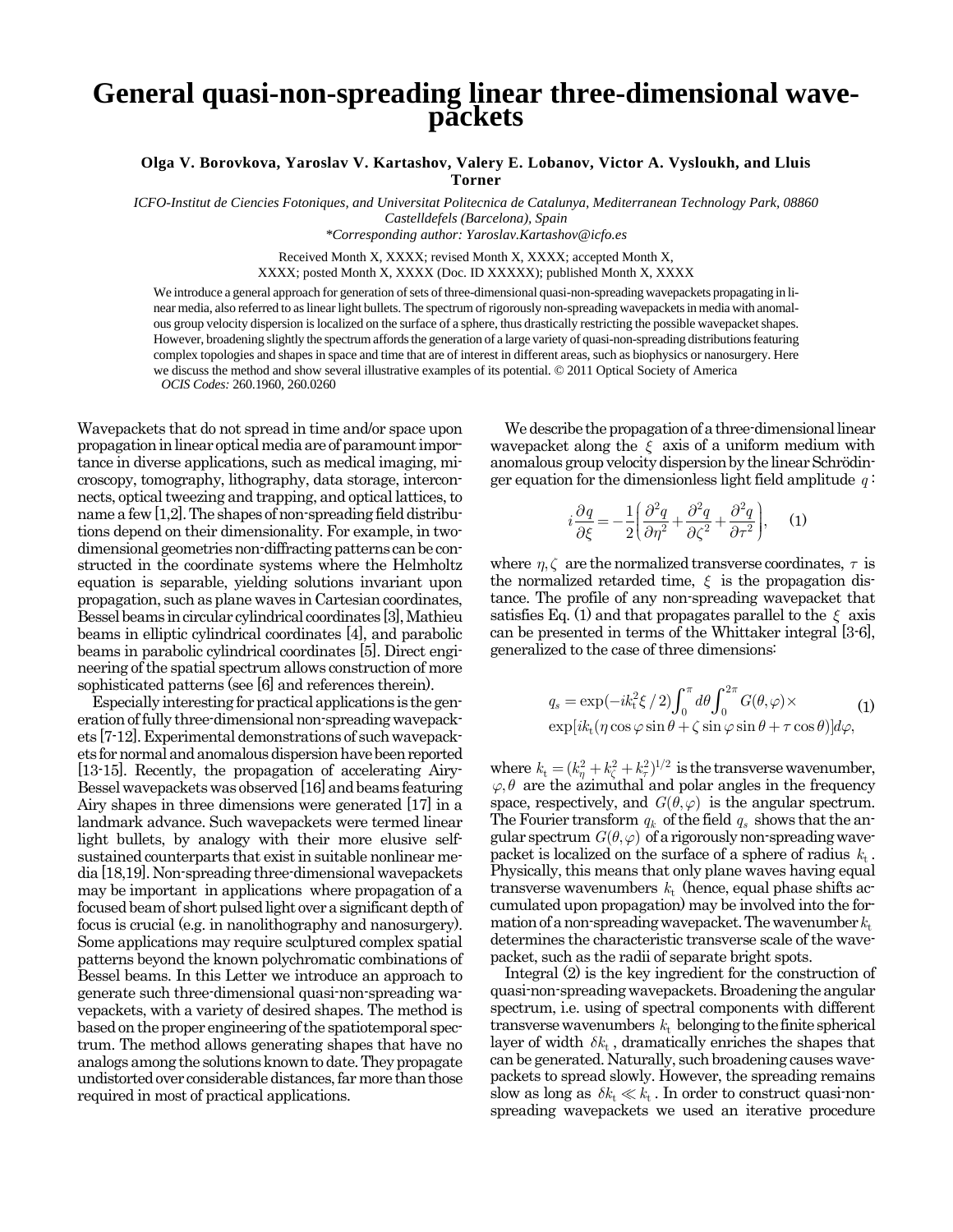which starts by selecting the desired field distribution  $q_s(\eta, \zeta, \tau)$  at  $\xi = 0$  and calculating its Fourier spectrum  $q_k(k_n, k_\zeta, k_\tau)$ . Then, the spectrum is modified by setting to zero the amplitudes of spectral components  $q_k$  with  $(k_{\eta}^2 + k_{\zeta}^2 + k_{\tau}^2)^{1/2}$  values outside a finite spherical layer  $[k_t - \delta k_t/2, k_t + \delta k_t/2]$ . After the calculation of the inverse Fourier transform, one keeps new phase distribution  $arg[q_s(\eta,\zeta,\tau)]$ , but replaces field modulus with the initial desired field modulus distribution. The iterative procedure is repeated until the convergence in phase is achieved [6].



Figure 1. Isosurface plots at the level  $0.08 \max |q_s|$  showing 3D field modulus distributions (top row), field modulus distributions in the plane  $\tau = 0$  (middle row), and corresponding spectra at the level  $0.4 \max |q_k|$  (bottom row) of 3D wavepackets generated at  $\delta = 0.1$  (left column), 0.4 (middle column), and 0.5 (right column). All isosurface plots are made partially transparent to show internal structure of the wavepacket and its spectrum.

The method is illustrated in Fig. 1, where we show wavepackets constructed with different widths of the angular spectrum using as a trial function a localized Gaussian distribution (further we use  $k_t = 1$ ). For large relative widths of the spectrum  $\delta = \delta k_t / k_t$  the resulting shape reproduces almost any trial function because multiple spectral components are involved into its formation (see Fig. 1, right, where at  $\delta \sim 0.5$  the convergence towards a Gaussian distribution is apparent). However, such a wavepacket quickly spreads due to accumulated dephasing of spectral components. Decreasing the spectrum width results in the appearance of multiple rings around the bright central core (Fig. 1, left). These rings ensure non-spreading propagation by providing the transverse energy flow from the wavepacket periphery to its center. In the limit  $\delta \to 0$  the method produces exact non-spreading wavepackets  $q_s = [\sin(k_t \rho) / \rho] \exp(-i k_t^2 \xi / 2)$ , where  $\rho = (\eta^2 + \zeta^2 + \tau^2)^{1/2}$ . The impact of the width of the angular spectrum on the rate of spreading is illustrated in Fig. 2(a). We defined *L* as a propagation distance at which the peak amplitude decreases by 10%. When  $\delta \rightarrow 0$  , *L* diverges, and when  $\delta \sim 1$  (i.e., the width of the spectrum  $\delta k_t$ 

is comparable to the transverse wavenumber  $k_t$ ) the distance *L* approaches the spreading length for the trial beam. Note that even for  $\delta \sim 0.2$  the spreading length for the iterated wavepackets is sufficiently large that allows considering them non-spreading for most practical purposes. The broader the spectrum the richer the possible quasi-nonspreading patterns. Since exact non-spreading wavepackets carry an infinite energy, the fraction of power carried by the central bright spot decreases as  $\delta \to 0$  [Fig. 2(b)].



Figure 2. (a) The propagation distance at which peak amplitude of the wavepacket from Fig. 1 decreases by 10% versus angular spectrum width. (b) The fraction of energy concentrated in the central bright spot versus angular spectrum width.

The method allows formation of quasi-non-spreading wavepackets featuring radially symmetric or azimuthally modulated spatial distributions at any  $\tau$  value and pronounced localization in time (Fig. 3). For example, Fig. 3 (left) shows a sequence of two wavepackets separated by a time interval and having Bessel-like spatial distributions. The finite width of angular spectrum allows to achieve a situation when temporal localization of each wavepacket is more pronounced than its spatial localization, as one can see from the cross-section at  $\eta = 0$ . The spectrum of such a wavepacket resembles a finite-width ring wrapped around a sphere. One can generate three-dimensional wavepackets with spatial shapes corresponding to any known twodimensional non-diffracting beam, such as Bessel,Mathieu, or parabolic beam. The temporal distributions of such wavepackets consist of the central bright lobe surrounded by multiple decaying oscillations. Arbitrary sequences of temporarily separated or strongly overlapping Bessel, Mathieu, or parabolic wavepackets can be generated too.

A specific necklace-like wavepacket that at each point of time resembles a higher-order azimuthally modulated Bessel beam is shown in Fig. 3 (center). Such a wavepacket is characterized by more localized field modulus distribution in  $\tau = 0$  plane than the azimuthally modulated Bessel beam. Interestingly, the spectrum of this beam is also azimuthally modulated. The number of nodes in spectrum corresponds to the number of azimuthal nodes in spatial distributions. One can generate wavepackets localized in time with sophisticated spatial profiles, such as necklace-like wavepackets shown in Fig. 3 (right) that exhibit different number of azimuthal nodes at  $\eta < 0$  and  $\eta > 0$  at any time moment  $\tau$ .

Distributions that have no analogs among threedimensional patterns known to date are illustrated in Fig. 4. Such wavepackets feature complex shapes and may change topology between different temporal and spatial crosssections. Examples include hollow three-dimensional shapes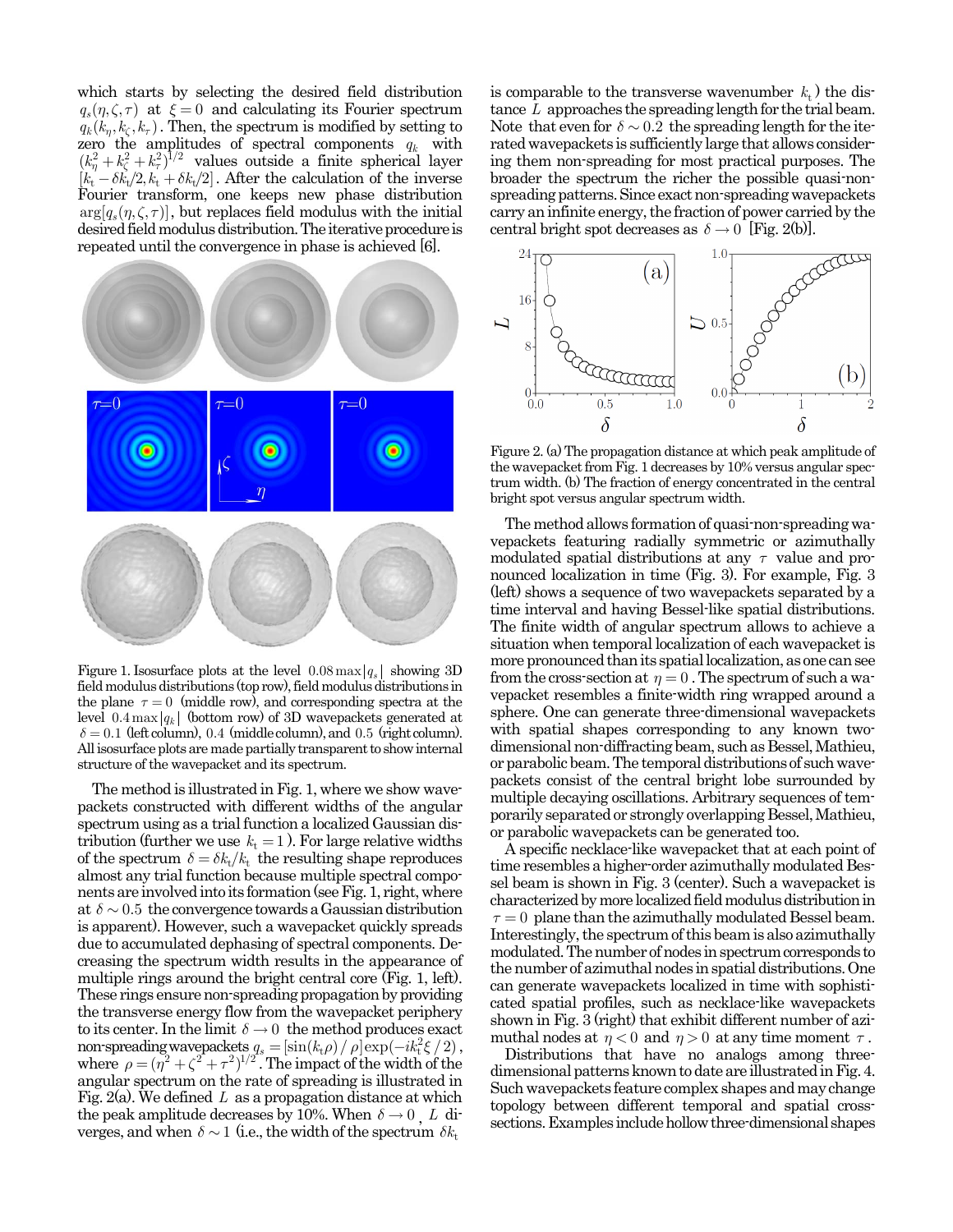

Figure 3. (Left) Field modulus distribution at the level  $0.19 \max |q_s|$ (top row), field modulus distribution at  $\eta = 0$  (middle row), and beam spectrum at the level  $0.02 \max |q_k|$  (bottom row) for wavepacket composed of two Bessel-like pulsed beams. (Center) Field modulus distribution at the level  $0.19 \max |q_s|$  (top row), field modulus distribution at  $\tau = 0$  (middle row), and spectrum at the level  $0.14 \max |q_k|$  for necklace-like wavepacket. (Right) Field modulus distribution at the level  $0.17 \max |q_s|$  (top row), field modulus distribution at  $\tau = 0$  (middle row), and spectrum at  $0.36 \max |q_k|$  for necklace wavepacket with complex spatial distribution.



Figure 4. (Left) Field modulus distribution at the level  $0.13 \max |q_s|$ (top row), field modulus distribution at  $\tau = 0$  (middle row), and beam spectrum at the level  $0.02 \max |q_k|$  (bottom row) for "hollow" wavepacket. (Center) Field modulus distribution at the level  $0.20 \text{ max}$   $|q_s|$  (top row), field modulus distribution at  $\eta = 0$  (middle

row), and spectrum at the level  $0.05 \max |q_k|$  for spiraling wavepacket. (Right) Field modulus distribution at the level  $0.20 \max |q_s|$ (top row), field modulus distribution at  $\tau = 0$  (middle row), and spectrum at the level  $0.16 \max |q_k|$  for spherically periodic wavepacket (only several central rings are shown).

(Fig. 4, left) whose field modulus distribution in any crosssection  $\eta = 0$ ,  $\zeta = 0$ , or  $\tau = 0$  resembles a ring surrounding the region with very small field intensity. The spectrum of such beam is composed of several rings with gradually decreasing widths that wrap around the sphere. One can generate a sequence of wavepackets which are well localized in space and whose centers may follow complex shapes in time. An example that exhibits spiraling in time is illustrated in Fig. 4 (center). Finally, a specific spherically periodic wavepacket is shown in Fig. 4 (right). Such wavepacket shows remarkable field periodicity at the periphery, while the field amplitude does not decrease at  $\rho \rightarrow \infty$  as it happens in truly nondiffracting spherically symmetric beam with  $q_s \sim \sin(k_t \rho) / \rho$ .

We conclude by stressing that the method used here allows the generation of a large variety of quasi-non-spreading patterns, beyond the exact solutions obtained from the Helmholtz equation in separable coordinates. Such quasinon-spreading patterns may be tailored to meet the requirements of each particular application. Potential applications where such a sculptured pulsed-beams may be crucial are anticipated in areas where tight focus, large depth of focus and high peak power are required.

## References

- 1) M. Mazilu, D. J. Stevenson, F. Gunn-Moore and K. Dholakia, Laser and Photon. Rev. 4, 529 (2010).
- 2) R. Piestun, Optics and Photon. News 12, issue 11, 28 (2001).
- 3) J. Durnin, J. J. Miceli, and J. H. Eberly, Phys. Rev. Lett. 58, 1499 (1987).
- 4) J. C. Gutierrez-Vega, M. D. Iturbe-Castillo, G. A. Ramirez, E. Tepichin, R. M. Rodriguez-Dagnino, S. Chavez-Cerda, and G. H. C. New, Opt. Commun. 195, 35 (2001).
- 5) C. Lopez-Mariscal, M. A. Bandres, J. C. Gutierrez-Vega, and S. Chavez-Cerda, Opt. Express 13, 2364 (2005).
- 6) S. Lopez-Aguayo, Y. V. Kartashov, V. A. Vysloukh, and L. Torner, Phys. Rev. Lett. 105, 013902 (2010).
- 7) A. T. Friberg, J. Fagerholm, and M. M. Salomaa, Opt. Commun. 136, 207 (1997).
- 8) M. A. Porras, Opt. Lett. 26, 1364 (2001).
- 9) S. Longhi, Phys. Rev. E 68, 066612 (2003).
- 10) M. A. Porras, G. Valiulis, and P. Di Trapani, Phys. Rev. E 68, 016613 (2003).
- 11) S. Longhi, Opt. Lett. 29, 147 (2004).
- 12) M. A. Porras and P. Di Trapani, Phys. Rev. E 69, 066606 (2004).
- 13) H. Sonajalg, M. Rätsep, and P. Saari, Opt. Lett. 22, 310 (1997).
- 14) P. Saari and K. Reivelt, Phys. Rev. Lett. 79, 4135 (1997).
- 15) M. Dallaire, N. McCarthy, and M. Piche, Opt. Express. 17, 18148 (2009).
- 16) A. Chong, W. H. Renninger, D. N. Christodoulides, and F. W. Wise, Nat. Photon. 4, 103 (2010).
- 17) D. Abdollahpour, S. Suntsov, D. G. Papazoglou, and S. Tzortzakis, Phys. Rev. Lett. 105, 253901 (2010).
- 18) Y. Silberberg, Opt. Lett. 15, 1282 (1990).
- 19) S. Minardi, F. Eilenberger, Y. V. Kartashov, A. Szameit, U. Röpke, J. Kobelke, K. Schuster, H. Bartelt, S. Nolte, L. Torn-